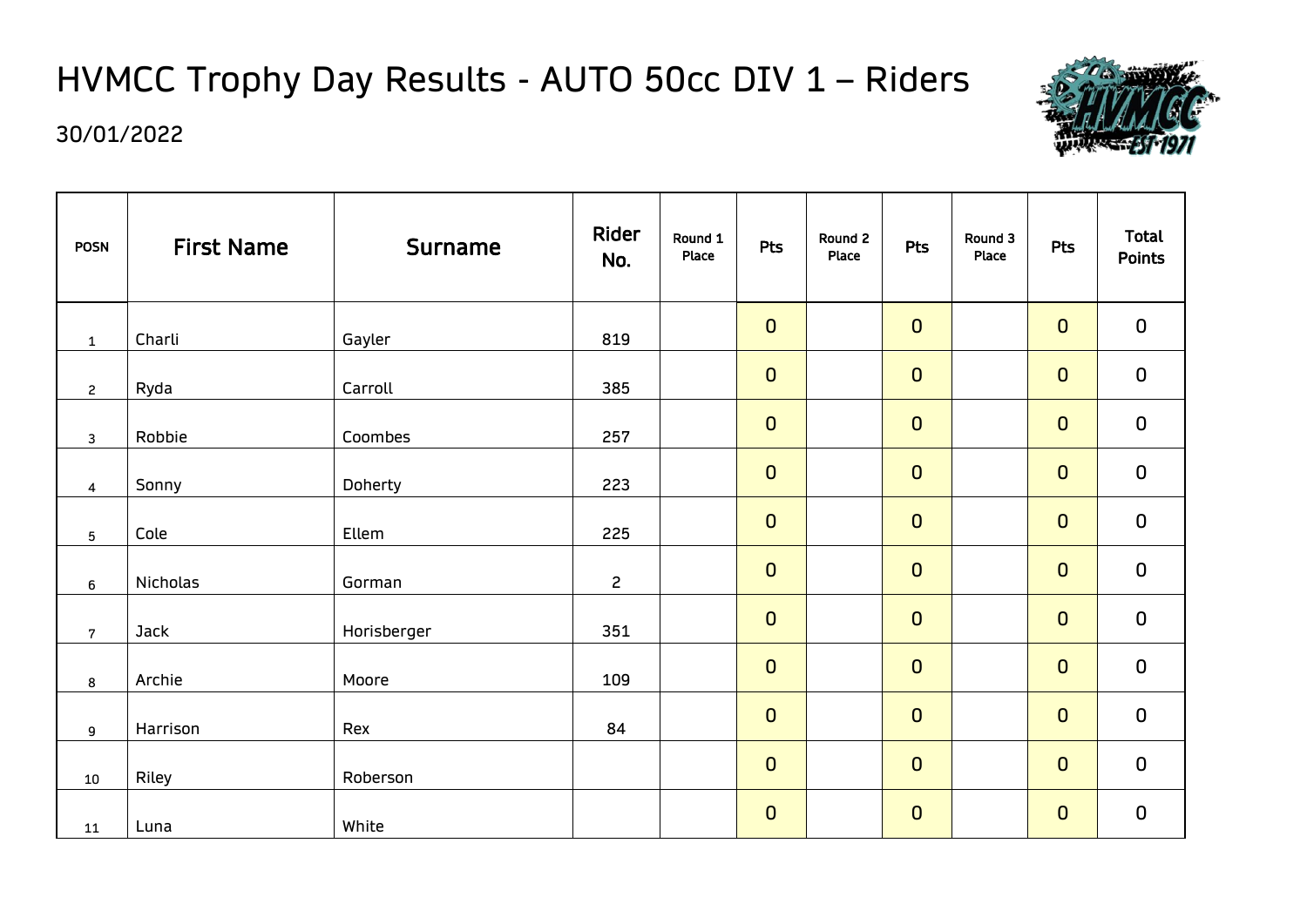# HVMCC Trophy Day Results - AUTO 50cc DIV 2



| <b>POSN</b>             | <b>First Name</b> | <b>Surname</b> | Rider<br>No. | Round 1<br>Place | Pts             | Round 2<br>Place | Pts         | Round 3<br>Place | <b>Pts</b>  | <b>Total</b><br><b>Points</b> |
|-------------------------|-------------------|----------------|--------------|------------------|-----------------|------------------|-------------|------------------|-------------|-------------------------------|
| $\mathbf{1}$            | Carter            | Fergus         | 77           | $\overline{2}$   | 22              | $\mathbf{1}$     | 25          | $\mathbf{1}$     | 25          | 72                            |
| $\mathbf{2}$            | Maxi              | Harris         | 464          | $\mathbf{1}$     | 25              | $\overline{c}$   | 22          | $\mathsf{S}$     | 22          | 69                            |
| $\mathsf{3}$            | Kade              | Marshall       | 190          | $\mathbf{3}$     | 20              | 3                | 20          | 6                | 15          | 55                            |
| $\overline{\mathbf{4}}$ | Cannon            | Glover         | 347          | 5                | 16              | 4                | 18          | 3                | 20          | 54                            |
| $5\phantom{.0}$         | Macey             | White          | 603          | 4                | 18              | $\overline{7}$   | 14          | 4                | 18          | 50                            |
| 6                       | Cias              | Willman        | 24           | 6                | 15              | 6                | 15          | 5 <sub>5</sub>   | 16          | 46                            |
| $\overline{7}$          | Jace              | Coombes        | 169          | 8                | 13              | 8                | 13          | $7\overline{ }$  | 14          | 40                            |
| 8                       | Lucas             | Soper          | 48           | 10               | 11              | 5                | 16          | 8                | 13          | 40                            |
| 9                       | Cleo              | Ellem          | 252          | $\overline{7}$   | 14              | 10               | 11          | 9                | 12          | 37                            |
| $10\,$                  | LILLY             | <b>LEWIS</b>   | 37           | 11               | 10              | 9                | 12          | 10               | 11          | 33                            |
| 11                      | Mason             | Ryall          | 9            | 12               | $\overline{9}$  | 11               | 10          | 11               | 10          | 29                            |
| 12                      | Thomas            | Everson        | 444          | 13               | 8               | 12               | 9           | 12               | 9           | 26                            |
| 13                      | Chase             | Brown          | 241          | 9                | 12 <sup>°</sup> |                  | $\mathbf 0$ |                  | $\mathbf 0$ | 12                            |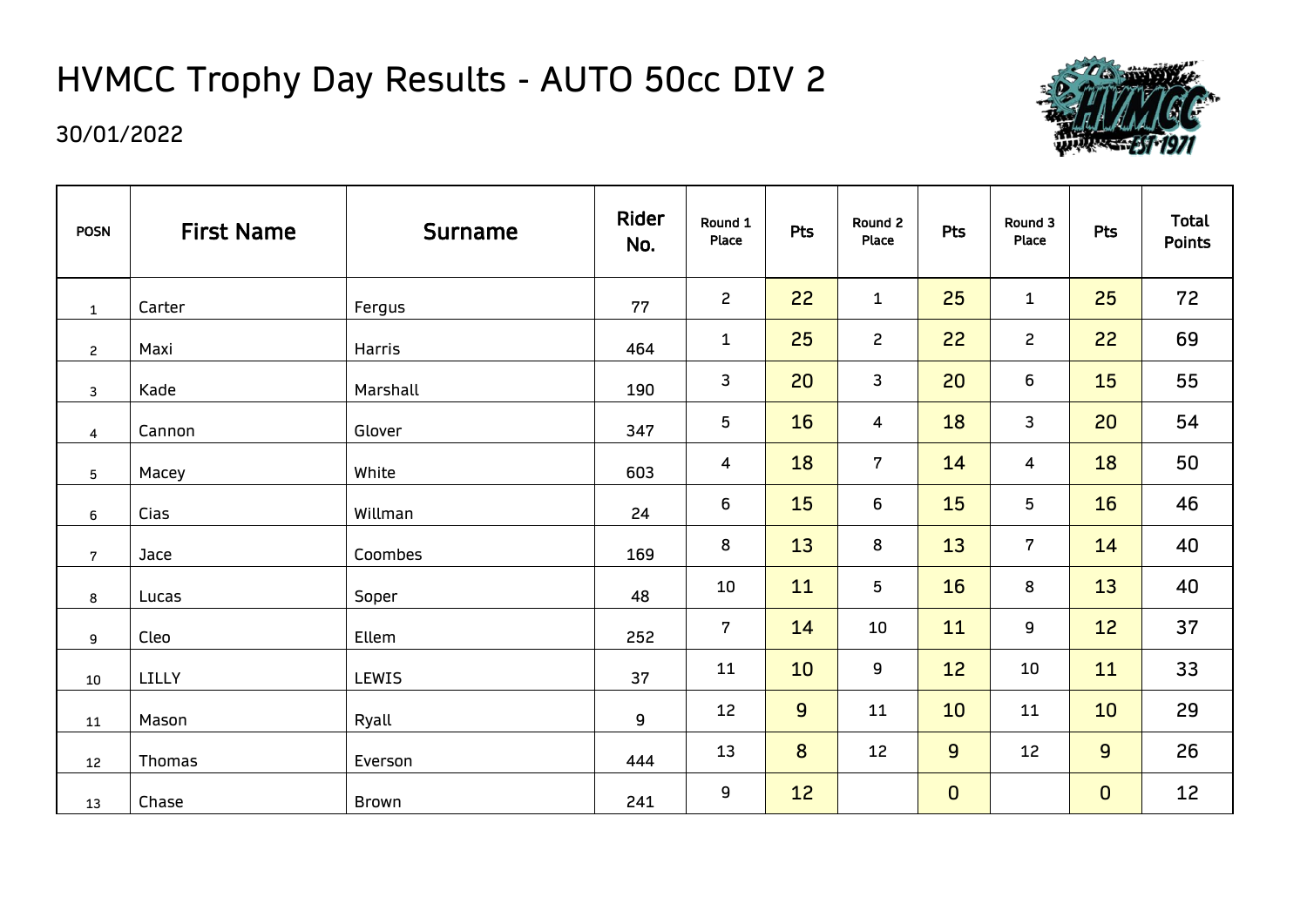# HVMCC Trophy Day Results – Jnr 65cc 7 – U10 years



| <b>POSN</b>             | <b>First Name</b> | <b>Surname</b> | Rider<br>No. | Round 1<br>Place | Pts            | Round 2<br>Place | <b>Pts</b>     | Round 3<br>Place | Pts         | <b>Total</b><br><b>Points</b> |
|-------------------------|-------------------|----------------|--------------|------------------|----------------|------------------|----------------|------------------|-------------|-------------------------------|
| $\mathbf{1}$            | <b>Blake</b>      | Bohannon       | 362          | $\mathbf{1}$     | 25             | $\mathbf 1$      | 25             | $\mathbf{1}$     | 25          | 75                            |
| $\overline{c}$          | David             | Fergus         | 577          | $\mathbf{2}$     | 22             | $\overline{c}$   | 22             | 4                | 18          | 62                            |
| $\mathbf{3}$            | Hendrix           | Glover         | 847          | 6                | 15             | 4                | 18             | 3                | 20          | 53                            |
| $\overline{\mathbf{4}}$ | Duke              | Sharobem       | 411          | 11               | 10             | 3                | 20             | $\mathbf{2}$     | 22          | 52                            |
| $5\phantom{.0}$         | Xavier            | Scott          | 286          | 3                | 20             | 5                | 16             | $7\overline{ }$  | 14          | 50                            |
| 6                       | Kruz              | Keegan         | 92           | 5                | 16             | 6                | 15             | 5                | 16          | 47                            |
| $7\overline{ }$         | Maxi              | Harris         | 464          | $\mathbf 7$      | 14             | 8                | 13             | 6                | 15          | 42                            |
| 8                       | Kade              | Marshall       | 190          | 9                | 12             | 9                | 12             | 10               | 11          | 35                            |
| 9                       | Cooper            | Soper          | 21           | 14               | $\overline{7}$ | $7\overline{ }$  | 14             | 8                | 13          | 34                            |
| 10                      | Jackson           | stone          | 125          | 10               | 11             | 17               | $\overline{4}$ | 9                | 12          | 27                            |
| 11                      | LAYLA             | <b>WHITE</b>   | 608          | 13               | 8              | 12               | $\overline{9}$ | 11               | 10          | 27                            |
| 12                      | Jaxen             | Moore          | 266          | 12               | 9              | 11               | 10             | 13               | 8           | 27                            |
| 13                      | Mason             | Kohn           | 683          | 8                | 13             | 14               | $\overline{7}$ |                  | $\mathbf 0$ | 20                            |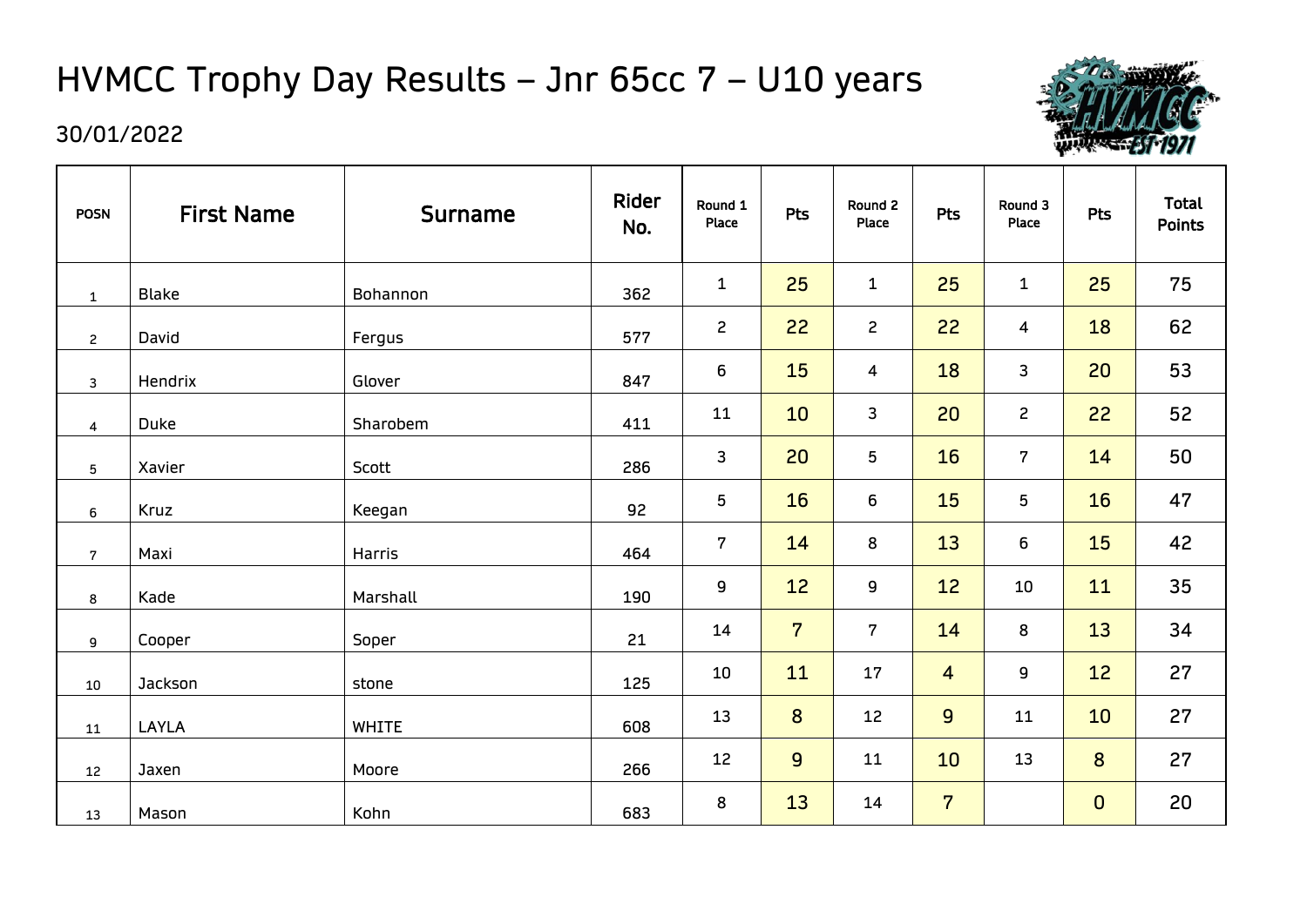| 14              | Macey    | White      | 603       | 15 | $6\overline{6}$ | 16 | 5               | 14 | $\overline{7}$          | 18                      |
|-----------------|----------|------------|-----------|----|-----------------|----|-----------------|----|-------------------------|-------------------------|
| 15              | Levi     | Mclauchlan | 114       | 27 | $\mathbf{0}$    | 10 | 11              | 14 | $\overline{7}$          | 18                      |
| 16              | Carter   | Fergus     | 77        | 4  | 18              | 26 | $\mathbf 0$     |    | $\mathbf 0$             | 18                      |
| 17              | Arthur   | Hough      | 393       |    | $\mathbf 0$     | 13 | 8               | 18 | $\overline{3}$          | 11                      |
| 18              | Jace     | Coombes    | 169       | 17 | $\overline{4}$  | 19 | $\overline{2}$  | 17 | $\overline{\mathbf{4}}$ | 10                      |
| 19              | Mase     | Feltrin    | 96        | 16 | $5\overline{)}$ | 18 | $\overline{3}$  | 24 | $\mathbf 0$             | $\bf 8$                 |
| 20              | Calan    | Osborne    | 442       | 22 | $\pmb{0}$       | 21 | $\mathbf 0$     | 15 | $6\phantom{a}$          | $\boldsymbol{6}$        |
| 21              | Axten    | Kirkman    | 177       | 24 | $\mathbf{0}$    | 15 | $6\overline{6}$ | 21 | $\mathbf 0$             | $\boldsymbol{6}$        |
| 22              | Joshua   | Mellor     | 773       | 18 | $\overline{3}$  | 20 | $\mathbf{1}$    | 25 | $\mathbf 0$             | $\overline{\mathbf{4}}$ |
| 23              | William  | Everson    | 97        | 19 | $\overline{c}$  | 25 | $\mathbf 0$     | 20 | $\mathbf{1}$            | 3                       |
| 24              | Cias     | Willman    | 24        | 21 | $\mathbf 0$     | 24 | $\mathbf 0$     | 19 | $\overline{c}$          | $\overline{c}$          |
| 25              | Aria     | Carmady    | 13        | 20 | $\mathbf{1}$    | 27 | $\mathbf{0}$    | 22 | $\mathbf{0}$            | $\mathbf{1}$            |
| 26              | Addison  | Leach      | $\pmb{0}$ |    | $\overline{0}$  |    | $\mathbf 0$     |    | $\mathbf 0$             | $\pmb{0}$               |
| 27              | Machlan  | Slade      | 279       |    | $\mathbf{0}$    |    | $\mathbf 0$     |    | $\mathbf 0$             | $\pmb{0}$               |
| 28              | Violet   | Cunningham | 70        | 23 | $\mathbf{0}$    |    | $\mathbf 0$     |    | $\mathbf 0$             | $\mathbf 0$             |
| 29              | Isla-Mae | Killick    | 110       | 25 | $\mathbf{0}$    | 22 | $\mathbf 0$     | 26 | $\mathbf 0$             | $\mathbf 0$             |
| 30 <sub>o</sub> | Levi     | Mclauchlan | 618       |    | $\mathbf 0$     |    | $\mathbf 0$     |    | $\mathbf 0$             | $\mathbf 0$             |
| 31              | Rory     | Saliba     | 633       | 26 | $\mathbf{O}$    |    | $\mathbf 0$     | 23 | $\mathbf 0$             | $\pmb{0}$               |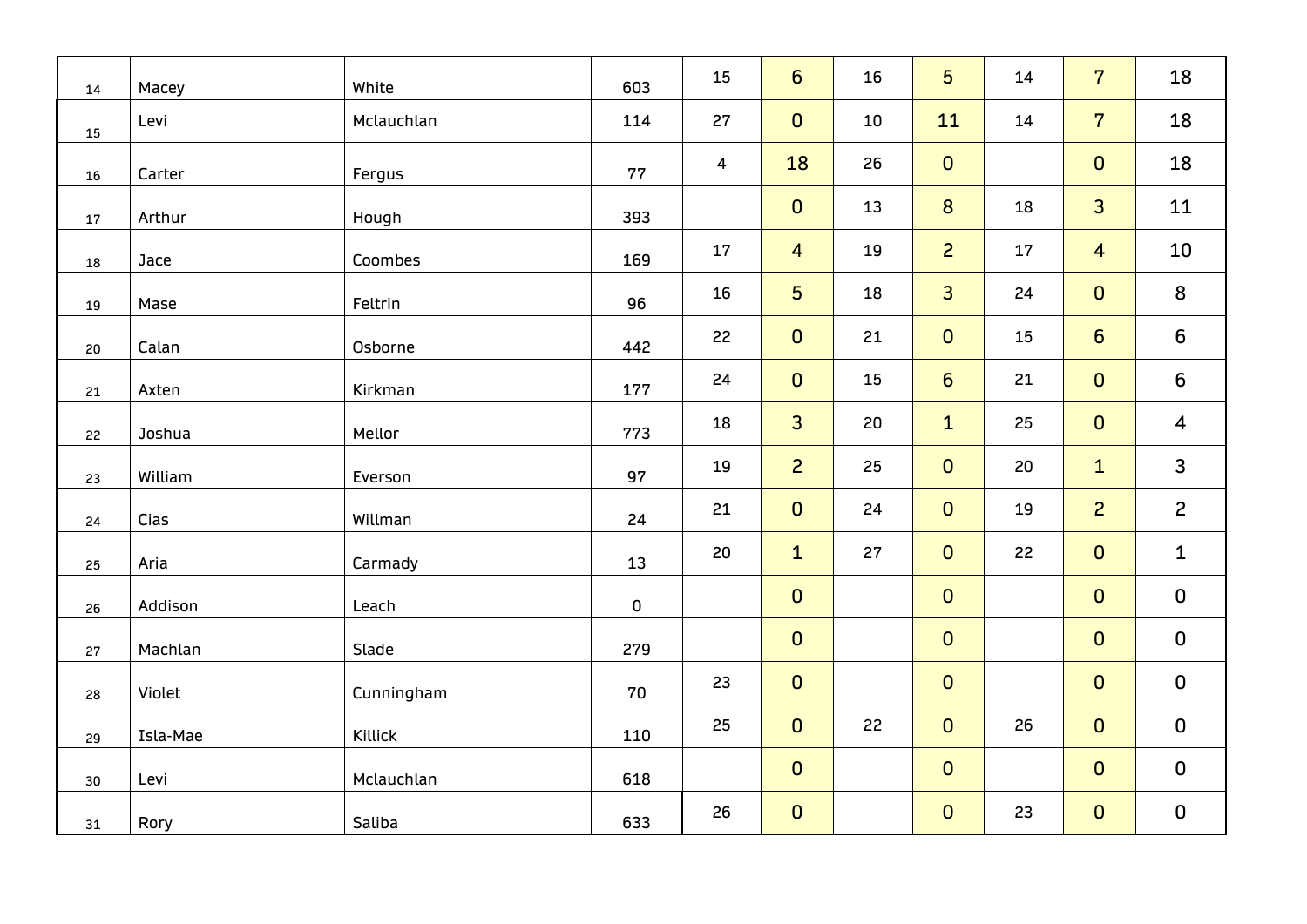# HVMCC Trophy Day Results – Snr 65cc 10 – U12 years



| <b>POSN</b>             | <b>First Name</b> | <b>Surname</b> | Rider<br>No.       | Round 1<br>Place | Pts              | Round 2<br>Place | <b>Pts</b>   | Round 3<br>Place | <b>Pts</b>  | <b>Total</b><br><b>Points</b> |
|-------------------------|-------------------|----------------|--------------------|------------------|------------------|------------------|--------------|------------------|-------------|-------------------------------|
| $\mathbf{1}$            | Seth              | Ellem          | 52                 | $\overline{c}$   | 22               | $\mathbf{1}$     | 25           | $\mathbf{1}$     | 25          | 72                            |
| $\mathbf{2}$            | Riley             | Akers          | 912                | 6                | 15               | $\mathbf{2}$     | 22           | 3                | 20          | 57                            |
| $\mathbf{3}$            | Rusty             | Killick        | 113                | $\mathbf{1}$     | 25               | 12               | 9            | $\mathbf{S}$     | 22          | 56                            |
| $\overline{\mathbf{4}}$ | Cooper            | Parkes         | 12                 | 3                | 20               | 3                | 20           | 6                | <b>15</b>   | 55                            |
| $5\phantom{.0}$         | Tahj              | Edwards        | 27                 | $\overline{4}$   | 18               | 5                | 16           | 4                | 18          | 52                            |
| 6                       | <b>CHAYSE</b>     | <b>STOREY</b>  | 239                | 5                | 16               | 4                | 18           | 5                | 16          | 50                            |
| $\overline{7}$          | Oliver            | Rex            | 9                  | $\overline{7}$   | 14               | $7\phantom{.}$   | 14           | $7\overline{ }$  | 14          | 42                            |
| 8                       | Mia               | Cameron        | 588                | 8                | 13               | 6                | 15           | 8                | 13          | 41                            |
| 9                       | Luke              | Everson        | 97                 | 10               | 11               | 8                | 13           | 10               | 11          | 35                            |
| $10\,$                  | Zain              | Lennon         | $\pmb{\mathsf{X}}$ | 11               | 10               | 9                | 12           | 9                | 12          | 34                            |
| 11                      | <b>Braxton</b>    | <b>Bull</b>    | 28                 | 9                | 12               | 10               | 11           | 11               | 10          | 33                            |
| 12                      | Hayden            | Scott          | 191                | 12               | $\overline{9}$   | 11               | 10           | 12               | 9           | 28                            |
| 13                      | Jy                | Russell        | 888                | 13               | $\boldsymbol{8}$ |                  | $\mathbf{0}$ |                  | $\mathbf 0$ | 8                             |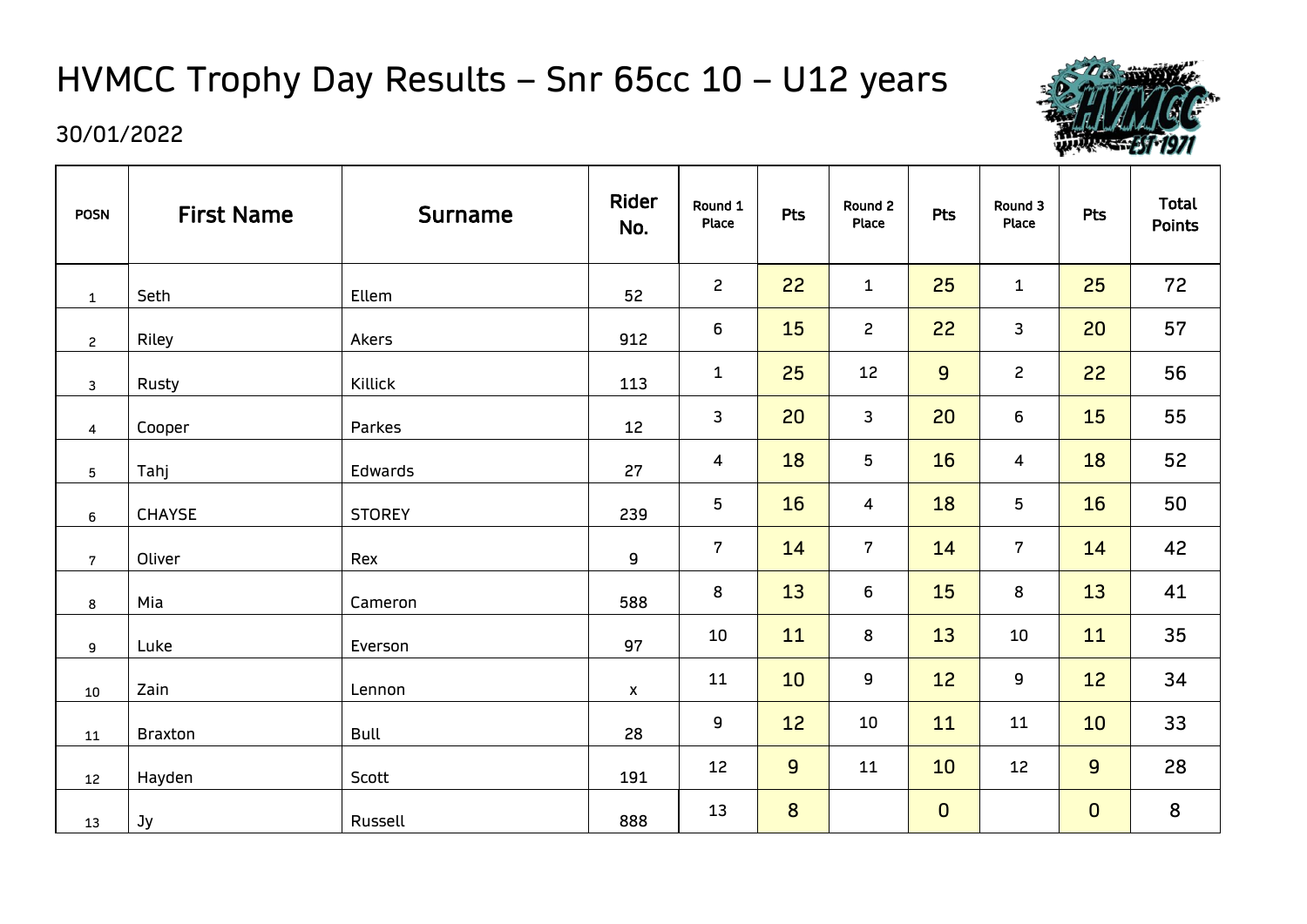# HVMCC Trophy Day Results – Jnr 85cc 9 – U12 years



| <b>POSN</b>      | <b>First Name</b> | <b>Surname</b>    | Rider<br>No. | Round 1<br>Place | <b>Pts</b>              | Round 2<br>Place        | Pts             | Round 3<br>Place | <b>Pts</b>      | <b>Total</b><br><b>Points</b> |
|------------------|-------------------|-------------------|--------------|------------------|-------------------------|-------------------------|-----------------|------------------|-----------------|-------------------------------|
| $\mathbf{1}$     | Beau              | Price             | 48           | $\overline{c}$   | 22                      | $\mathsf{S}$            | 22              | $\overline{c}$   | 22              | 66                            |
| $\overline{c}$   | Seth              | Ellem             | 52           | $\mathbf{1}$     | 25                      | 3                       | 20              | $\overline{3}$   | 20              | 65                            |
| 3                | <b>Blake</b>      | Bohannon          | 362          | $\overline{7}$   | 14                      | $\mathbf{1}$            | 25              | $\mathbf{1}$     | 25              | 64                            |
| 4                | Kade              | Tipper            | 64           | 3                | 20                      | $\overline{\mathbf{4}}$ | 18              | 4                | 18              | 56                            |
| 5                | Seth              | Sharobem          | 410          | 4                | 18                      | $\overline{7}$          | 14              | 5                | 16              | 48                            |
| 6                | David             | Fergus            | 577          | 5                | 16                      | 6                       | 15              | 6                | 15              | 46                            |
| $\boldsymbol{7}$ | Tahj              | Edwards           | 27           | 9                | 12                      | 5                       | 16              | $7\overline{ }$  | 14              | 42                            |
| 8                | Mia               | Cameron           | 588          | 6                | 15                      | 9                       | 12              | 10               | 11              | 38                            |
| 9                | <b>CHAYSE</b>     | <b>STOREY</b>     | 239          | 10               | 11                      | 10                      | 11              | 9                | 12              | 34                            |
| 10               | Vinnie            | <b>Blanchette</b> | 11           | 8                | 13                      | 12                      | $\overline{9}$  | 11               | 10              | 32                            |
| 11               | Rusty             | Killick           | 113          | 17               | $\overline{\mathbf{4}}$ | 8                       | 13              | 8                | 13              | 30                            |
| 12               | Cooper            | Parkes            | 12           | 13               | 8                       | 11                      | 10              | 12               | $\overline{9}$  | 27                            |
| 13               | Xavier            | Scott             | 286          | 12               | 9                       | 13                      | 8               | 14               | $\overline{7}$  | 24                            |
| 14               | Ryley             | Kirkwood          | 22           | 16               | 5                       | 14                      | $\overline{7}$  | 13               | 8               | 20                            |
| 15               | Riley             | Akers             | 912          | 11               | 10                      | 21                      | $\overline{0}$  | 15               | $6\overline{6}$ | 16                            |
| 16               | Zain              | Lennon            | $\mathsf{X}$ | 15               | $6\overline{6}$         | 15                      | $6\overline{6}$ | 18               | $\overline{3}$  | 15                            |
| 17               | Benji             | Hargy             | 211          | 14               | $\overline{7}$          | 18                      | 3 <sup>1</sup>  | 17               | 4               | 14                            |
| 18               | LAYLA             | <b>WHITE</b>      | 608          | 21               | $\mathbf 0$             | 17                      | $\overline{4}$  | 16               | 5               | 9                             |
| 19               | <b>Braxton</b>    | <b>Bull</b>       | 28           | 20               | $\mathbf{1}$            | 16                      | 5               | 19               | $\overline{c}$  | 8                             |
| 20               | Luke              | Everson           | 97           | 18               | $\overline{3}$          | 19                      | $\overline{2}$  | 20               | $\mathbf{1}$    | 6                             |
| 21               | <b>Blake</b>      | Mellor            | 300          | 19               | $\overline{c}$          | 20                      | $\mathbf{1}$    | 21               | $\mathbf 0$     | 3                             |
| 22               | Aida              | <b>Harris</b>     | 119          |                  | $\overline{0}$          | 22                      | $\mathbf 0$     | 22               | $\mathbf 0$     | $\pmb{0}$                     |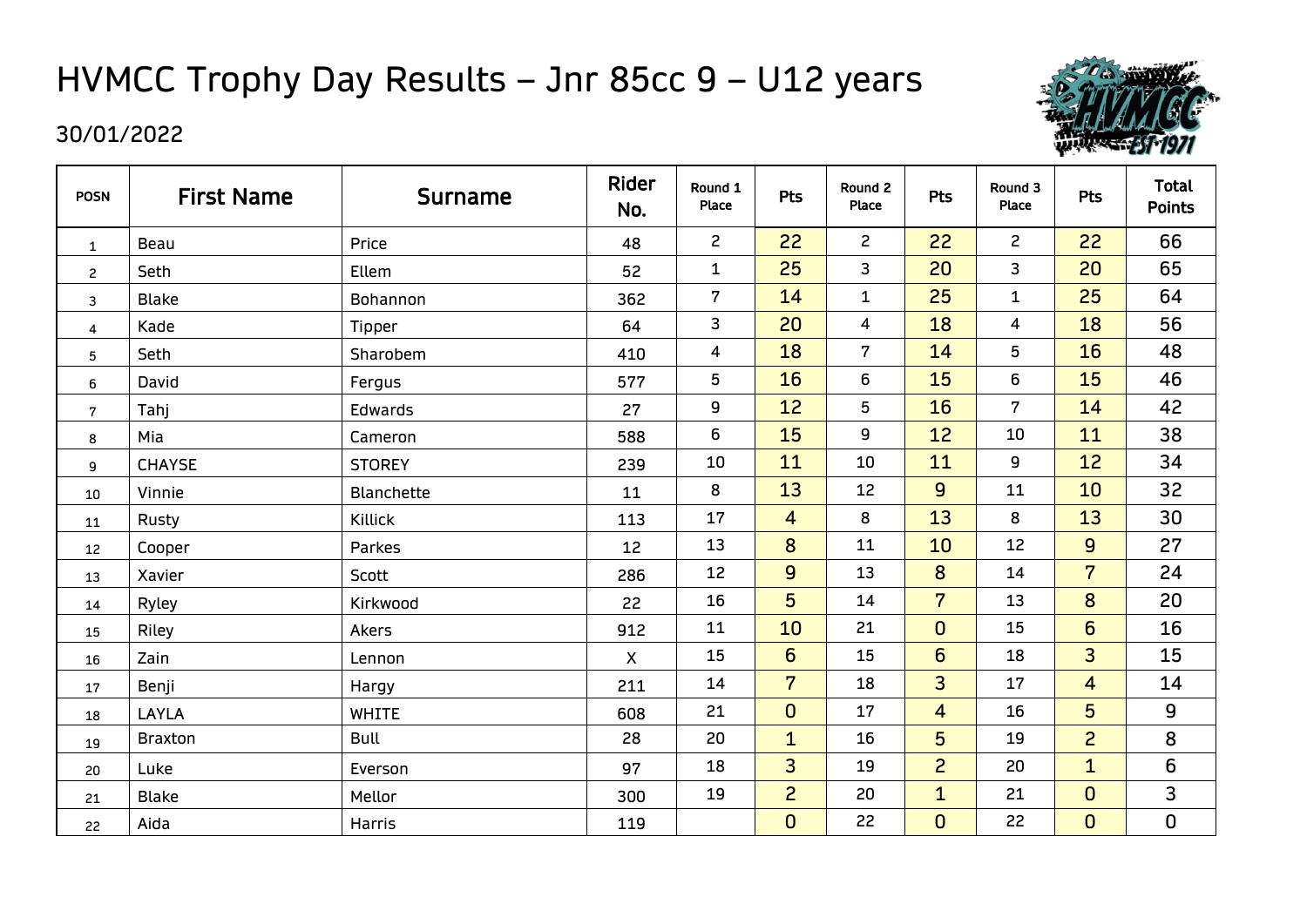# HVMCC Trophy Day Results – Snr 85cc 12 – U16 years



| <b>POSN</b>    | <b>First Name</b> | <b>Surname</b>  | Rider<br>No. | Round 1<br>Place        | <b>Pts</b>     | Round 2<br>Place        | <b>Pts</b>      | Round 3<br>Place | <b>Pts</b>              | <b>Total</b><br><b>Points</b> |
|----------------|-------------------|-----------------|--------------|-------------------------|----------------|-------------------------|-----------------|------------------|-------------------------|-------------------------------|
| $\mathbf{1}$   | Nate              | Ebbeck          | 999          | $\overline{c}$          | 22             | $\mathbf{1}$            | 25              | $\mathbf 1$      | 25                      | 72                            |
| $\overline{c}$ | Kai               | Austin          | 359          | $\mathbf{1}$            | 25             | 3                       | 20              | $\mathsf{S}$     | 22                      | 67                            |
| 3              | Rory              | <b>Clements</b> | 394          | $\mathsf{3}$            | 20             | $\mathsf{S}$            | 22              | 3                | 20                      | 62                            |
| 4              | Tyler             | Harley          | 118          | 5                       | 16             | $\overline{\mathbf{4}}$ | 18              | 5                | 16                      | 50                            |
| 5              | Luke              | Hamilton        | 722          | $\overline{\mathbf{4}}$ | 18             | 8                       | 13              | 4                | 18                      | 49                            |
| 6              | Jonas             | Horsington      | 217          | $\boldsymbol{6}$        | 15             | 5                       | 16              | $\overline{7}$   | 14                      | 45                            |
| $\mathbf 7$    | Seth              | Mainwaring      | 858          | 8                       | 13             | $7\overline{ }$         | 14              | 6                | 15                      | 42                            |
| 8              | Lachlan           | Nevell          | 100          | $\overline{7}$          | 14             | 6                       | 15              | 9                | 12                      | 41                            |
| 9              | Jaxon             | Gayler          | 808          | 11                      | 10             | 9                       | 12              | 10               | 11                      | 33                            |
| 10             | Jarrah            | <b>Burton</b>   | 153          | 9                       | 12             | 10                      | 11              | 11               | 10                      | 33                            |
| 11             | Flynn             | Nowlan          | 29           | 10                      | 11             | 11                      | 10              | 12               | $\overline{9}$          | 30                            |
| 12             | Lincoln           | Ball            | 512          | 12                      | $\overline{9}$ | 15                      | $6\overline{6}$ | 8                | 13                      | 28                            |
| 13             | Seth              | Osborne         | 542          | 13                      | 8              | 12                      | 9               | 13               | 8                       | 25                            |
| 14             | <b>Rhys</b>       | Mellor          | 337          | 17                      | $\overline{4}$ | 14                      | $\overline{7}$  | 14               | $\overline{7}$          | 18                            |
| 15             | Lachlan           | White           | 46           | 14                      | $\overline{7}$ | 13                      | 8               | 18               | 3                       | 18                            |
| 16             | levi              | gray            | 380          | 15                      | $6\phantom{1}$ | 17                      | $\overline{4}$  | 15               | $6\overline{6}$         | 16                            |
| 17             | Cooper            | <b>Bull</b>     | 220          | 16                      | 5              | 16                      | 5               | 17               | $\overline{\mathbf{4}}$ | 14                            |
| 18             | <b>Bailey</b>     | Harris          | 136          | 19                      | $\overline{c}$ | 18                      | $\overline{3}$  | 16               | 5                       | 10                            |
| 19             | Georgia           | Keene           | 720          | 18                      | $\overline{3}$ | 19                      | $\overline{c}$  | 19               | $\overline{c}$          | $\overline{7}$                |
| 20             | Nate              | Radford         | 669          | 20                      | $\mathbf{1}$   | 20                      | $\mathbf{1}$    | 20               | $\mathbf{1}$            | 3                             |
| 21             | Beau              | <b>Best</b>     | 27           |                         | $\mathbf 0$    |                         | $\mathbf 0$     |                  | $\mathbf 0$             | 0                             |
| 22             | Flynn             | Nowlan          | 29           |                         | $\mathbf 0$    |                         | $\mathbf 0$     |                  | $\mathbf 0$             | 0                             |
| 23             | Koby              | Reed            | 232          |                         | $\mathbf 0$    |                         | $\mathbf 0$     |                  | $\mathbf 0$             | 0                             |
| 24             | <b>Jett</b>       | Sanderson       | 77           |                         | $\overline{0}$ |                         | $\mathbf 0$     |                  | $\overline{0}$          | $\pmb{0}$                     |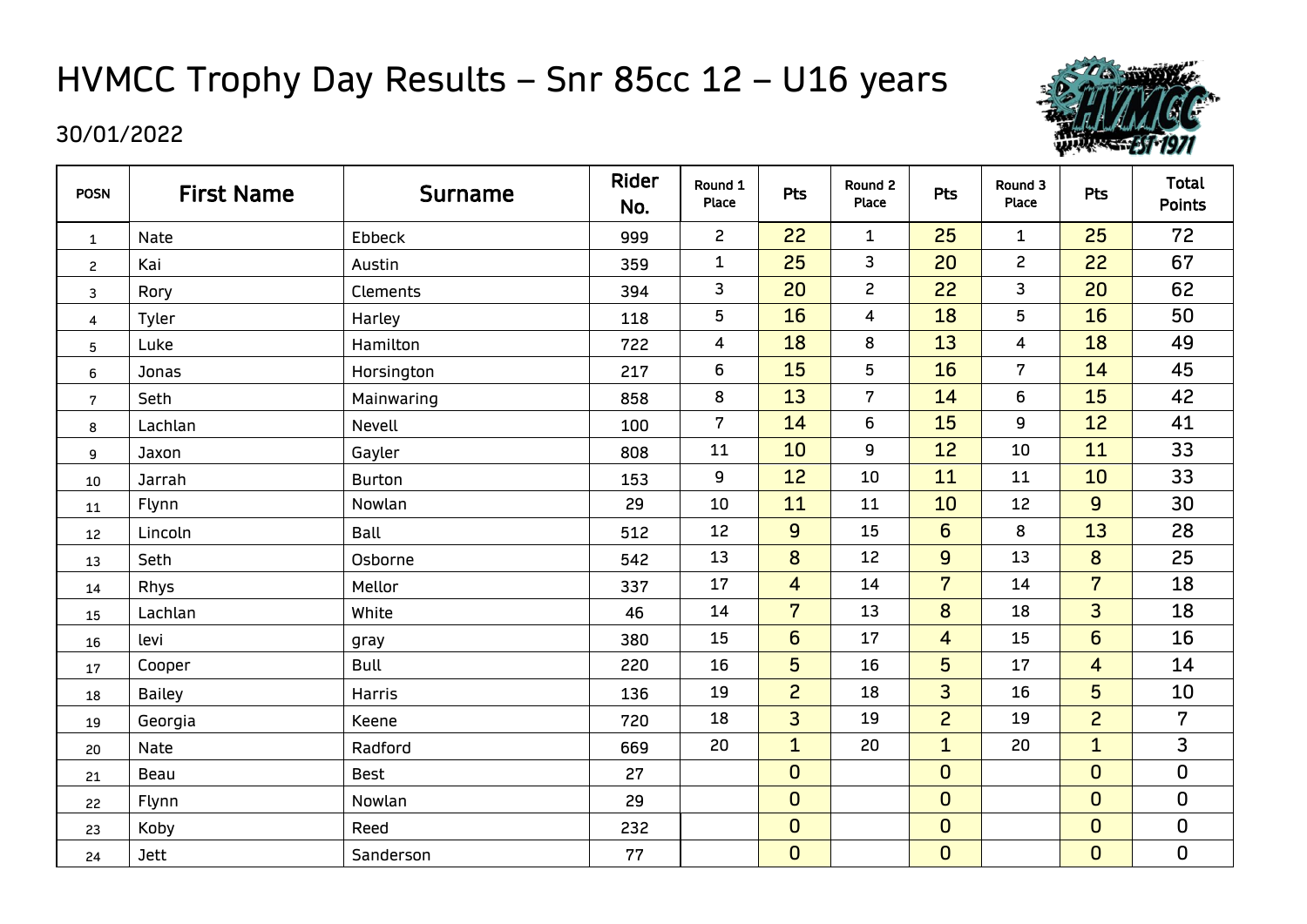# HVMCC Trophy Day Results – Jnr Lites 125



| <b>POSN</b>             | <b>First Name</b> | <b>Surname</b> | Rider<br>No. | Round 1<br>Place | <b>Pts</b>     | Round 2<br>Place | Pts            | Round 3<br>Place | Pts         | <b>Total</b><br><b>Points</b> |
|-------------------------|-------------------|----------------|--------------|------------------|----------------|------------------|----------------|------------------|-------------|-------------------------------|
| $\mathbf{1}$            | <b>Jett</b>       | Yarnold        | 177          | $\mathbf{1}$     | 25             | $\mathbf{1}$     | 25             | $\mathbf{1}$     | 25          | 75                            |
| $\mathbf{2}$            | Oliver            | Paterno        | 274          | $\mathsf{S}$     | 22             | $\overline{c}$   | 22             | $\overline{c}$   | 22          | 66                            |
| $\mathbf{3}$            | sonny             | antonio        | 230          | 3                | 20             | $\mathsf{3}$     | 20             | 3                | 20          | 60                            |
| $\overline{\mathbf{4}}$ | Rory              | Clements       | 394          | 4                | 18             | $\overline{4}$   | 18             | 4                | 18          | 54                            |
| $5\overline{)}$         | Sean              | McDean         | 816          | 5                | 16             | $\sqrt{5}$       | 16             | 5                | 16          | 48                            |
| 6                       | <b>Blayze</b>     | Wooderson      | 165          | $\mathbf 7$      | 14             | $\boldsymbol{6}$ | 15             | $7\phantom{.}$   | 14          | 43                            |
| $\overline{7}$          | Jonas             | Horsington     | 720          | $\bf 8$          | 13             | $\overline{7}$   | 14             | 6                | 15          | 42                            |
| 8                       | Luke              | Gruenhofer     | 172          | 6                | 15             | 8                | 13             | 10               | 11          | 39                            |
| 9                       | Sonny             | Blanchette     | 44           | 10               | 11             | 9                | 12             | 8                | 13          | 36                            |
| 10                      | Jaxon             | Gayler         | 808          | 9                | 12             | 10               | 11             | 9                | 12          | 35                            |
| 11                      | Lincoln           | Ball           | 512          | 12               | $\overline{9}$ | 11               | 10             | 11               | 10          | 29                            |
| 12                      | Jarrah            | <b>Burton</b>  | 5            | 11               | 10             | 12               | $\overline{9}$ | 12               | 9           | 28                            |
| 13                      | Callum            | White          | 432          | 13               | 8              | 13               | 8              |                  | $\mathbf 0$ | 16                            |
| 14                      | Georgia           | Keene          | 720          | 14               | $\overline{7}$ | 14               | $\overline{7}$ |                  | $\mathbf 0$ | 14                            |
| 15                      | Beau              | <b>Best</b>    | 27           |                  | $\mathbf 0$    |                  | $\overline{0}$ |                  | $\mathbf 0$ | $\mathbf 0$                   |
| 16                      | Cooper            | Boyd           | 311          |                  | $\mathbf 0$    |                  | $\mathbf 0$    |                  | $\mathbf 0$ | $\mathbf 0$                   |
| 17                      | <b>Jett</b>       | Sanderson      | 77           |                  | $\mathbf 0$    |                  | $\mathbf 0$    |                  | $\mathbf 0$ | $\mathbf 0$                   |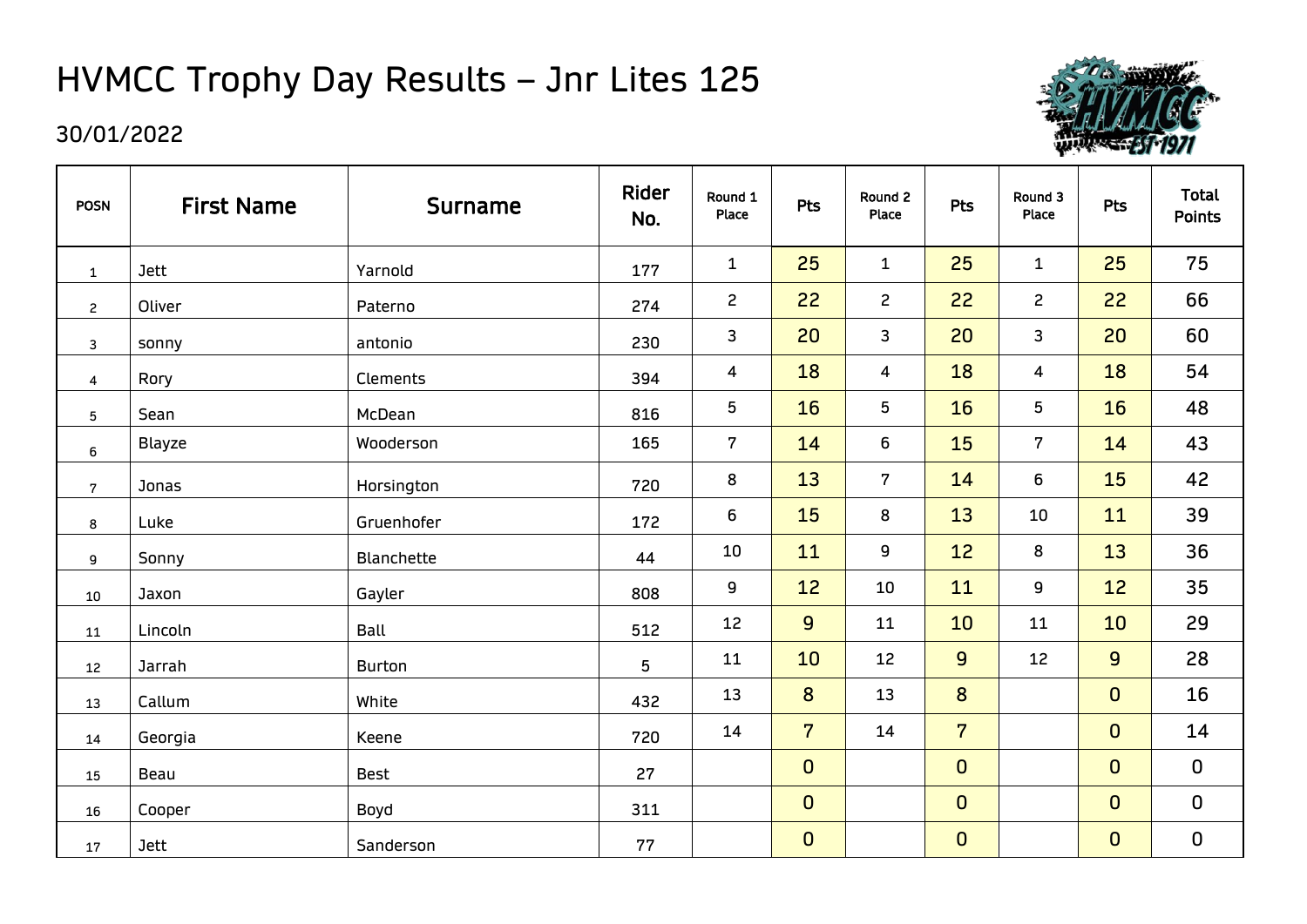# HVMCC Trophy Day Results – Jnr Lites 250



| <b>POSN</b>     | <b>First Name</b> | <b>Surname</b> | Rider<br>No. | Round 1<br><b>Place</b> | Pts         | Round 2<br>Place | Pts            | Round 3<br>Place | Pts         | <b>Total</b><br><b>Points</b> |
|-----------------|-------------------|----------------|--------------|-------------------------|-------------|------------------|----------------|------------------|-------------|-------------------------------|
| $\mathbf{1}$    | Oliver            | Paterno        | 274          | $\mathbf 1$             | 25          | $\mathbf 1$      | 25             | $\mathbf{1}$     | 25          | 75                            |
| $\mathbf{2}$    | <b>Blake</b>      | Coghlan        | 275          | $\overline{c}$          | 22          | 4                | 18             | $\mathsf{S}$     | 22          | 62                            |
| 3               | <b>Bradley</b>    | Rayner         | 44           | 5                       | 16          | $\overline{c}$   | 22             | 3                | 20          | 58                            |
| $\overline{4}$  | William           | Secomb         | 539          | 3                       | 20          | 3                | 20             | $\overline{4}$   | 18          | 58                            |
| $5\phantom{.0}$ | Jaxon             | Gayler         | 808          | $6\phantom{1}6$         | 15          | 5                | 16             | 5                | 16          | 47                            |
| 6               | <b>Blaze</b>      | Wooderson      | 165          | $\overline{4}$          | 18          |                  | $\overline{0}$ |                  | $\mathbf 0$ | 18                            |
| $\overline{7}$  | Sonny             | Blanchette     | 44           |                         | $\mathbf 0$ |                  | $\overline{0}$ |                  | $\mathbf 0$ | $\mathbf 0$                   |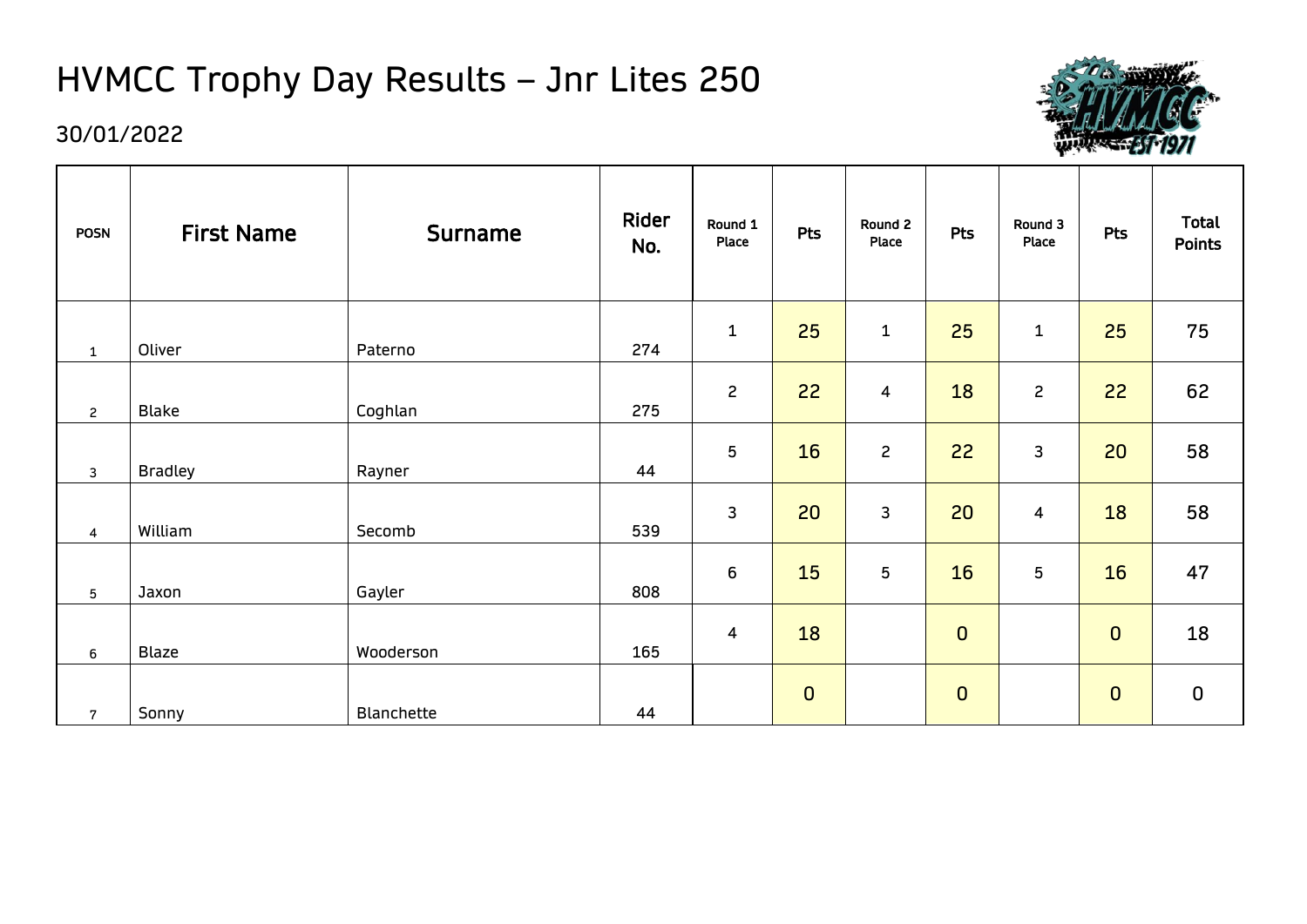### HVMCC Trophy Day Results – Snr MX1



| <b>POSN</b>    | <b>First Name</b> | <b>Surname</b> | Rider<br>No. | Round 1<br>Place | Pts            | Round 2<br>Place        | <b>Pts</b>     | Round 3<br>Place | <b>Pts</b>       | <b>Total</b><br><b>Points</b> |
|----------------|-------------------|----------------|--------------|------------------|----------------|-------------------------|----------------|------------------|------------------|-------------------------------|
| $\mathbf{1}$   | Shannon           | Moore          | 197          | $\mathsf{S}$     | 22             | $\mathbf{1}$            | 25             | $\mathbf{1}$     | 25               | 72                            |
| $\overline{c}$ | Adam              | Nowland        | 30           | 4                | 18             | $\overline{c}$          | 22             | $\overline{c}$   | 22               | 62                            |
| 3              | Benjamin          | Walsh          | 500          | $\overline{7}$   | 14             | 6                       | 15             | $\overline{4}$   | 18               | 47                            |
| 4              | Sheridan          | Watters        | 557          | 10               | 11             | $\overline{7}$          | 14             | 5                | 16               | 41                            |
| 5              | <b>Blake</b>      | Gittoes        | 42           | 3                | 20             | $\mathsf{3}$            | 20             |                  | $\mathbf 0$      | 40                            |
| 6              | Nathan            | Goodman        | 94           | 6                | 15             | $\overline{\mathbf{4}}$ | 18             |                  | $\mathbf 0$      | 33                            |
| $\mathbf 7$    | <b>Brenden</b>    | White          | 46           |                  | $\mathbf{0}$   | 10                      | 11             | 6                | 15               | 26                            |
| 8              | Grant             | Coombes        | 44           | 8                | 13             | 8                       | 13             |                  | $\mathbf 0$      | 26                            |
| 9              | Geoffrey          | Wallace        | 13           | $\mathbf{1}$     | 25             |                         | $\overline{0}$ |                  | $\mathbf 0$      | 25                            |
| 10             | blake             | bond           | 86           | $\boldsymbol{9}$ | 12             | 9                       | 12             |                  | $\mathbf 0$      | 24                            |
| 11             | <b>Nicholas</b>   | Byram          | 38           |                  | $\overline{0}$ |                         | $\overline{0}$ | 3                | 20               | 20                            |
| 12             | Riley             | Levingston     | 28           |                  | $\overline{0}$ | 5                       | 16             |                  | $\mathbf 0$      | 16                            |
| 13             | Lee               | Cunningham     | 711          | 5                | 16             |                         | $\mathbf{O}$   |                  | $\boldsymbol{0}$ | 16                            |
| 14             | <b>Billy</b>      | Hargy          | 272          |                  | $\mathbf 0$    |                         | $\overline{0}$ |                  | $\overline{0}$   | $\mathbf 0$                   |
| 15             | <b>Thomas</b>     | Foster         | 74           |                  | $\mathbf 0$    |                         | $\overline{0}$ |                  | $\mathbf 0$      | $\pmb{0}$                     |
| 16             |                   |                |              |                  | $\mathbf 0$    |                         | $\overline{0}$ |                  | $\mathbf 0$      | $\mathbf 0$                   |
| 17             |                   |                |              |                  | $\mathbf 0$    |                         | $\overline{0}$ |                  | $\mathbf 0$      | $\pmb{0}$                     |
| 18             | Tom               | Leach          | 264          |                  | $\overline{0}$ |                         | $\overline{0}$ |                  | $\mathbf 0$      | $\pmb{0}$                     |
| 19             | <b>Brendon</b>    | Slade          | 117          |                  | $\overline{0}$ |                         | $\overline{0}$ |                  | $\mathbf 0$      | $\mathbf 0$                   |
| 20             | Richard           | Goodman        | 41           |                  | $\mathbf 0$    |                         | $\overline{0}$ |                  | $\mathbf 0$      | $\mathbf 0$                   |
| 21             | <b>Brendon</b>    | Askie          | 55           |                  | $\mathbf 0$    |                         | $\overline{0}$ |                  | $\mathbf 0$      | $\pmb{0}$                     |
| 22             | Jamie             | <b>ASKIE</b>   | 72           |                  | $\overline{0}$ |                         | $\mathbf{O}$   |                  | $\mathbf 0$      | 0                             |
| 23             | <b>Blake</b>      | Boyd           | 408          |                  | $\mathbf 0$    |                         | $\mathbf{O}$   |                  | $\mathbf 0$      | $\mathbf 0$                   |
| 24             | Kurt              | Doherty        | 153          |                  | $\overline{0}$ |                         | $\overline{0}$ |                  | $\overline{0}$   | $\mathbf 0$                   |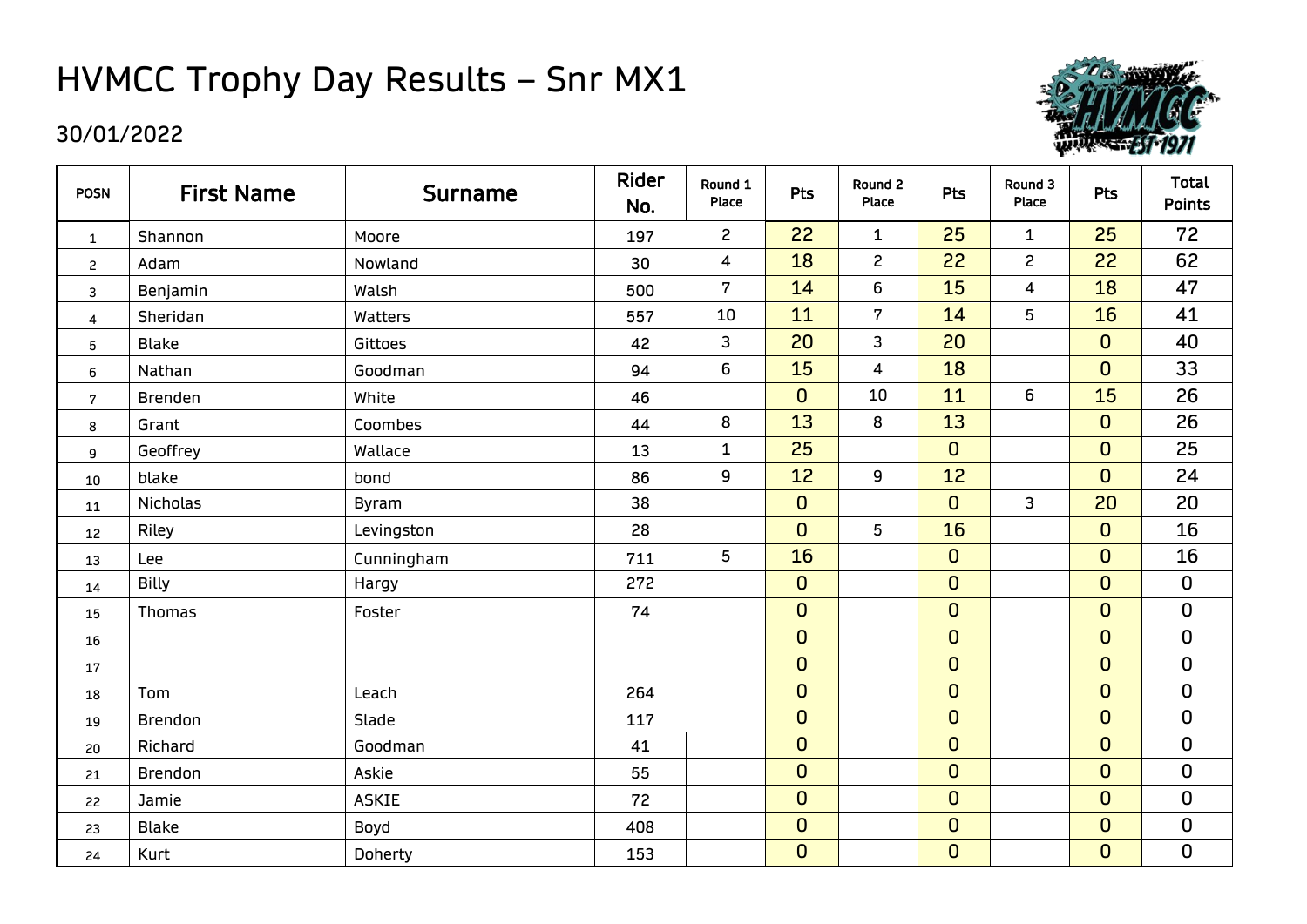### HVMCC Trophy Day Results – Snr MX2

| <b>POSN</b>    | <b>First Name</b> | <b>Surname</b> | Rider<br>No. | Round 1<br>Place        | Pts                     | Round 2<br>Place | Pts             | Round 3<br>Place        | <b>Pts</b>     | <b>Total</b><br><b>Points</b> |
|----------------|-------------------|----------------|--------------|-------------------------|-------------------------|------------------|-----------------|-------------------------|----------------|-------------------------------|
| $\mathbf{1}$   | <b>Billy</b>      | Hargy          | 272          | $\mathbf{1}$            | 25                      | $\mathbf{1}$     | 25              | $\mathbf{1}$            | 25             | 75                            |
| $\overline{c}$ | Hamish            | Patterson      | 194          | 3                       | 20                      | 4                | 18              | $\overline{c}$          | 22             | 60                            |
| 3              | James             | Parsons        | 66           | $\overline{\mathbf{4}}$ | 18                      | 3                | 20              | 3                       | 20             | 58                            |
| 4              | Reid              | <b>Battye</b>  | 33           | $\boldsymbol{7}$        | 14                      | 8                | 13              | $\overline{\mathbf{4}}$ | 18             | 45                            |
| 5              | Riley             | Levingston     | 28           | $5\phantom{.0}$         | 16                      | $\overline{7}$   | 14              | 6                       | 15             | 45                            |
| 6              | Tom               | Craig          | 20           | $\overline{c}$          | 22                      | $\mathbf{2}$     | 22              |                         | $\mathbf 0$    | 44                            |
| $\overline{7}$ | <b>Nicholas</b>   | <b>Byram</b>   | 38           | 6                       | 15                      | 6                | 15              |                         | $\overline{0}$ | 30                            |
| 8              | David             | <b>Barbara</b> | 97           | 10                      | 11                      | 5                | 16              |                         | $\mathbf 0$    | 27                            |
| 9              | <b>Thomas</b>     | Foster         | 74           | 8                       | 13                      | 10               | 11              |                         | $\overline{0}$ | 24                            |
| 10             | <b>Jack</b>       | Briggenshaw    | 526          | 9                       | 12                      | 11               | 10              |                         | $\mathbf 0$    | 22                            |
| 11             | Bohdi             | Seears         | 927          | 14                      | $\overline{7}$          | 9                | 12              |                         | $\mathbf{0}$   | 19                            |
| 12             | Kobi              | Parsons        | 52           | 13                      | 8                       | 12               | $\overline{9}$  |                         | $\overline{0}$ | 17                            |
| 13             | Andrew            | Meldrum        | 401          | 12                      | $\overline{9}$          | 13               | 8               |                         | $\mathbf 0$    | 17                            |
| 14             | Izaiah            | Meldrum        | 438          | 15                      | $6\overline{6}$         | 14               | $\overline{7}$  |                         | $\mathbf 0$    | 13                            |
| 15             | Matthew           | Drinkwater     | 216          | 17                      | $\overline{\mathbf{4}}$ | 15               | $6\overline{6}$ |                         | $\mathbf 0$    | 10                            |
| 16             | Brendon           | Askie          | 55           | 11                      | 10                      |                  | $\mathbf 0$     |                         | $\overline{0}$ | 10                            |
| 17             | Joshua            | Moir           | 301          | 16                      | 5                       |                  | $\mathbf 0$     |                         | $\mathbf 0$    | 5                             |
| 18             | Tim               | Bohannon       | 359          |                         | $\mathbf 0$             |                  | $\overline{0}$  |                         | $\mathbf 0$    | 0                             |
| 19             | blake             | bond           | 86           |                         | $\mathbf 0$             |                  | $\overline{0}$  |                         | $\mathbf{0}$   | $\mathbf 0$                   |
| 20             | Reese             | Harley         | 18           |                         | $\mathbf 0$             |                  | $\mathbf 0$     |                         | $\mathbf{0}$   | 0                             |
| 21             | Aidan             | Horsington     | 720          |                         | $\mathbf 0$             |                  | $\mathbf 0$     |                         | $\mathbf 0$    | 0                             |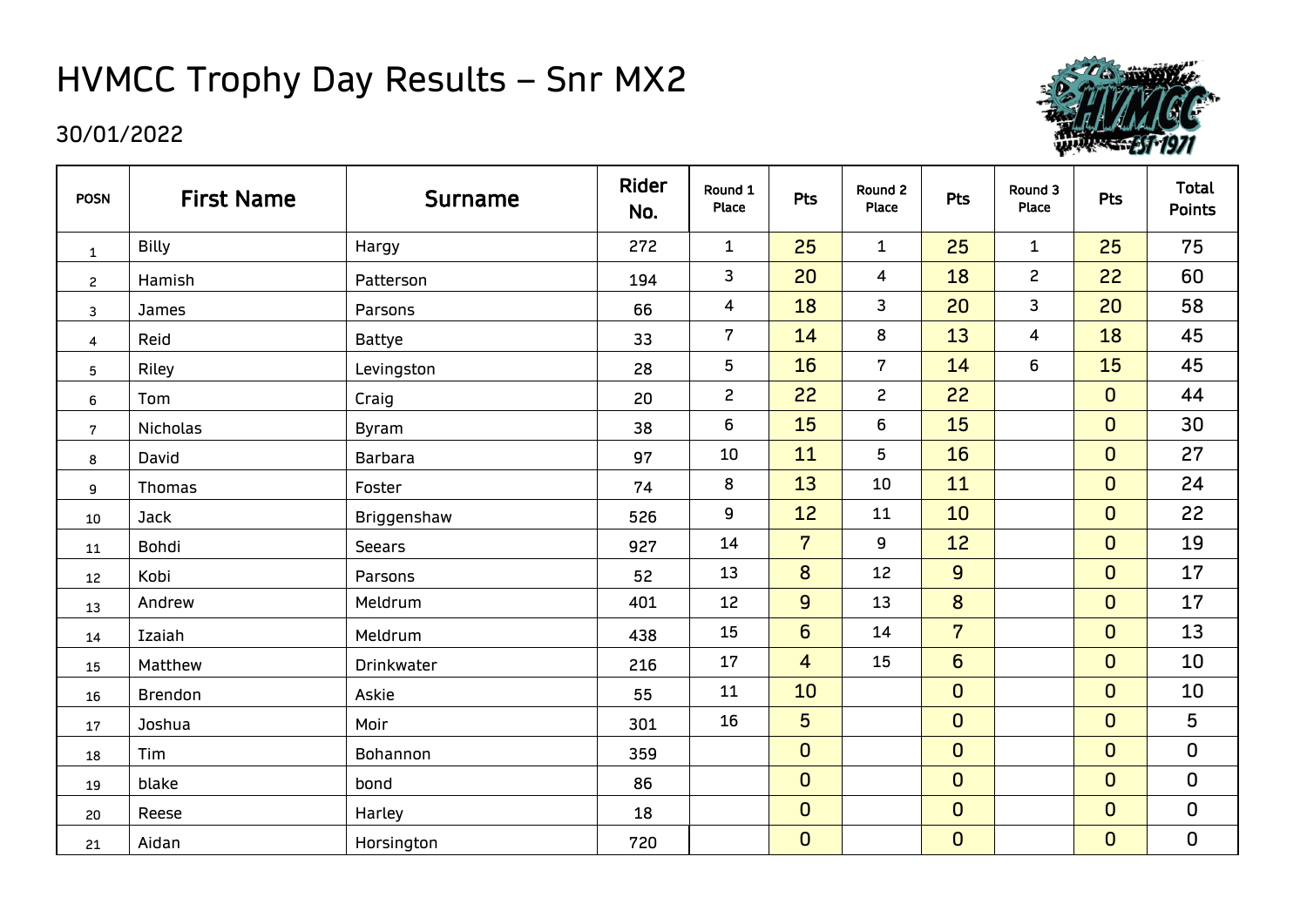# HVMCC Trophy Day Results – Snr "A" Grade



| <b>POSN</b>    | <b>First Name</b> | <b>Surname</b> | Rider<br>No. | Round 1<br>Place | <b>Pts</b>  | Round 2<br>Place | <b>Pts</b>  | Round 3<br>Place | Pts         | <b>Total</b><br><b>Points</b> |
|----------------|-------------------|----------------|--------------|------------------|-------------|------------------|-------------|------------------|-------------|-------------------------------|
| $\mathbf 1$    | <b>Billy</b>      | Hargy          | 272          | $\mathbf{1}$     | 25          | $\mathbf{1}$     | 25          | $\mathbf{1}$     | 25          | 75                            |
| $\mathbf{2}$   | Adam              | Nowland        | 30           | 5                | 16          | 3                | 20          | $\overline{c}$   | 22          | 58                            |
| 3              | Shannon           | Moore          | 197          | $\overline{2}$   | 22          | 6                | 15          | 3                | 20          | 57                            |
| 4              | Tom               | Craig          | 20           | 11               | 10          | $\mathsf{S}$     | 22          | $\overline{4}$   | 18          | 50                            |
| 5              | James             | Parsons        | 66           | $\overline{7}$   | 14          | 5                | 16          | 5                | 16          | 46                            |
| 6              | <b>Nicholas</b>   | Byram          | 38           | 10               | 11          | $7\overline{ }$  | 14          | 6                | 15          | 40                            |
| $\overline{7}$ | Nathan            | Goodman        | 94           | 9                | 12          | 9                | 12          | $\overline{7}$   | 14          | 38                            |
| 8              | <b>Blake</b>      | Gittoes        | 42           | 4                | 18          | 4                | 18          |                  | $\mathbf 0$ | 36                            |
| 9              | Riley             | Levingston     | 28           | 8                | 13          | 8                | 13          |                  | $\mathbf 0$ | 26                            |
| 10             | Lee               | Cunningham     | 711          | 6                | 15          | 10               | 11          |                  | $\mathbf 0$ | 26                            |
| 11             | Geoffrey          | Wallace        | 13           | 3                | 20          |                  | $\mathbf 0$ |                  | $\mathbf 0$ | 20                            |
| 12             | Tom               | Leach          | 264          |                  | $\mathbf 0$ |                  | $\mathbf 0$ |                  | $\mathbf 0$ | $\pmb{0}$                     |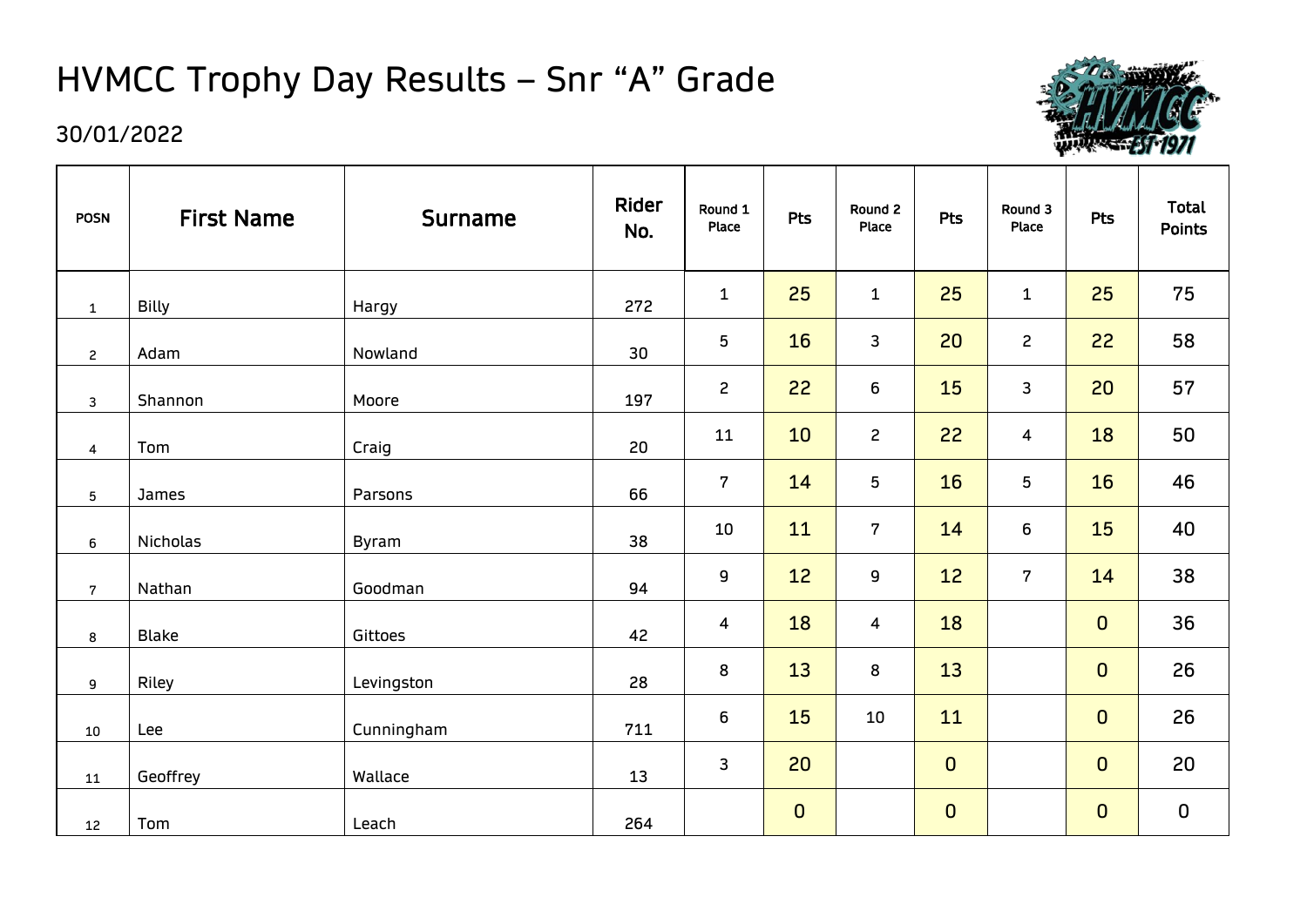## HVMCC Trophy Day Results – Snr "B" Grade



| <b>POSN</b>             | <b>First Name</b> | <b>Surname</b> | Rider<br>No. | Round 1<br>Place        | Pts            | Round 2<br>Place | Pts            | Round 3<br>Place | <b>Pts</b>  | <b>Total</b><br><b>Points</b> |
|-------------------------|-------------------|----------------|--------------|-------------------------|----------------|------------------|----------------|------------------|-------------|-------------------------------|
| $\mathbf 1$             | Andrew            | Tipper         | 909          | $\mathbf{1}$            | 25             | $\mathbf{1}$     | 25             | $\mathbf{1}$     | 25          | 75                            |
| $\overline{c}$          | Reese             | Harley         | 18           | $\mathbf{3}$            | 20             | $\overline{c}$   | 22             | 3                | 20          | 62                            |
| $\mathbf{3}$            | Hamish            | Patterson      | 194          | $\overline{\mathbf{4}}$ | 18             | $\mathbf 7$      | 14             | $\overline{c}$   | 22          | 54                            |
| $\overline{\mathbf{4}}$ | <b>Blake</b>      | Boyd           | 408          | $\overline{7}$          | 14             | 4                | 18             | 4                | 18          | 50                            |
| $\mathbf 5$             | <b>Brandon</b>    | Brown          | 52           | 6                       | 15             | 3                | 20             | $\overline{7}$   | 14          | 49                            |
| 6                       | Benjamin          | Walsh          | 500          | 9                       | 12             | 5                | 16             | 5                | 16          | 44                            |
| $\overline{7}$          | Aidan             | Horsington     | 720          | 11                      | 10             | 9                | 12             | 6                | 15          | 37                            |
| 8                       | Jack              | Briggenshaw    | 526          | 12                      | $\overline{9}$ | 6                | 15             | 8                | 13          | 37                            |
| 9                       | Peter             | Mcwhirter      | 53           | 15                      | $6\phantom{1}$ | 10               | 11             | 10               | 11          | 28                            |
| 10                      | Joshua            | Moir           | 301          | 8                       | 13             | 8                | 13             |                  | $\mathbf 0$ | 26                            |
| 11                      | <b>Brenden</b>    | White          | 46           | 16                      | 5              | 11               | 10             | 11               | 10          | 25                            |
| 12                      | <b>Thomas</b>     | Foster         | 74           | $\overline{c}$          | 22             |                  | $\mathbf 0$    |                  | $\mathbf 0$ | 22                            |
| 13                      | Danny             | Anderson       | 20           | 13                      | 8              |                  | $\overline{0}$ | 9                | 12          | 20                            |
| 14                      | Grant             | Coombes        | 44           | 14                      | $\overline{7}$ | 12               | $\overline{9}$ |                  | $\mathbf 0$ | 16                            |
| 15                      | David             | Barbara        | 97           | 5                       | 16             |                  | $\mathbf 0$    |                  | $\mathbf 0$ | 16                            |
| 16                      | Andrew            | Meldrum        | 401          | 10                      | 11             |                  | $\mathbf 0$    |                  | $\mathbf 0$ | 11                            |
| 17                      | Jacqui            | Leach          | 17           |                         | $\mathbf 0$    |                  | $\mathbf 0$    |                  | $\mathbf 0$ | $\pmb{0}$                     |
| 18                      | Nicholas          | Tipper         | 14           |                         | $\pmb{0}$      |                  | $\mathbf 0$    |                  | $\mathbf 0$ | $\pmb{0}$                     |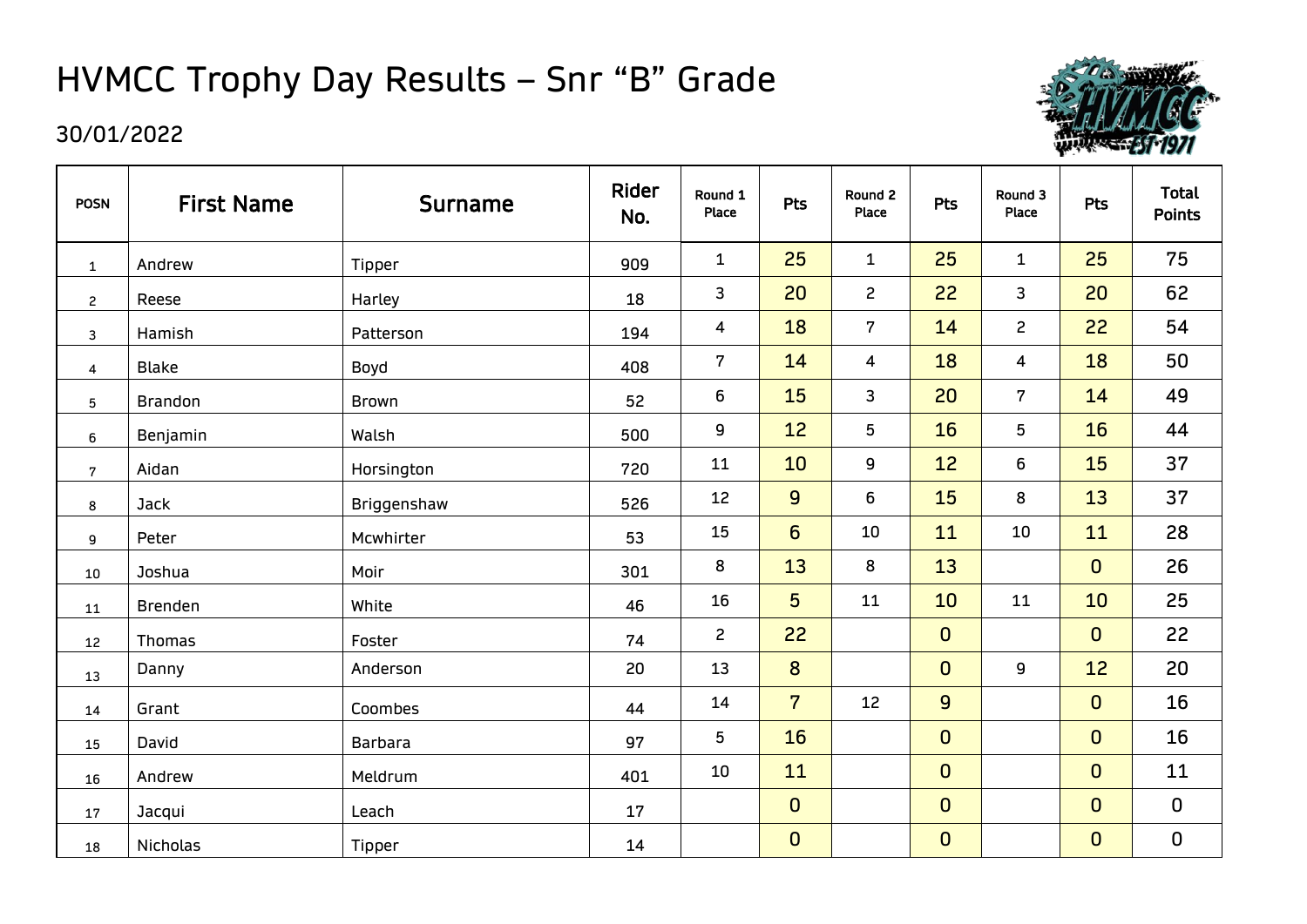### HVMCC Trophy Day Results – Snr "C" Grade



| <b>POSN</b>      | <b>First Name</b> | <b>Surname</b> | Rider<br>No.   | Round 1<br><b>Place</b> | <b>Pts</b>      | Round 2<br>Place | <b>Pts</b>      | Round 3<br>Place | <b>Pts</b>     | <b>Total</b><br><b>Points</b> |
|------------------|-------------------|----------------|----------------|-------------------------|-----------------|------------------|-----------------|------------------|----------------|-------------------------------|
| $\mathbf{1}$     | Reid              | <b>Battye</b>  | 33             | $\overline{2}$          | 22              | $\mathbf{1}$     | 25              | $\mathsf{S}$     | 22             | 69                            |
| $\mathbf{2}$     | <b>Brendon</b>    | Askie          | 55             | $\mathbf{1}$            | 25              | $\overline{c}$   | 22              | 3                | 20             | 67                            |
| 3                | Kurt              | Doherty        | 153            | 3                       | 20              | 5                | 16              | 5                | 16             | 52                            |
| 4                | Bohdi             | <b>Seears</b>  | 927            | 15                      | $6\overline{6}$ | 3                | 20              | $\mathbf{1}$     | 25             | 51                            |
| 5                | Sheridan          | Watters        | 557            | $\overline{\mathbf{4}}$ | 18              | 4                | 18              | $7\overline{ }$  | 14             | 50                            |
| 6                | Kobi              | Parsons        | 52             | 5                       | 16              | 6                | 15              | $\overline{4}$   | 18             | 49                            |
| $\boldsymbol{7}$ | Jeremy            | Davis          | 13             | 9                       | 12              | $\bf 8$          | 13              | 6                | 15             | 40                            |
| $\mathbf{1}$     | blake             | bond           | 86             | 10                      | 11              | 9                | 12              | 8                | 13             | 36                            |
| 9                | Dylan             | Shirt          | 111            | 6                       | 15              | 10               | 11              | 12               | 9              | 35                            |
| 10               | Adam              | Ryall          | 55             | 11                      | 10              | 11               | 10              | 9                | 12             | 32                            |
| 11               | Izaiah            | Meldrum        | 438            | $\mathbf 7$             | 14              | $\overline{7}$   | 14              |                  | $\mathbf 0$    | 28                            |
| 12               | Matthew           | Drinkwater     | 216            | 13                      | 8               | 12               | $\overline{9}$  | 11               | 10             | 27                            |
| 13               | Benjamin          | Rayner         | 610            | 14                      | $\overline{7}$  | 13               | 8               | 10               | 11             | 26                            |
| 14               | Gregory           | <b>Harris</b>  | 269            | 16                      | 5               | 14               | $\overline{7}$  | 13               | 8              | 20                            |
| 15               | <b>Jeremy</b>     | Coombes        | 303            | 18                      | $\overline{3}$  | 15               | $6\overline{6}$ | 14               | $\overline{7}$ | 16                            |
| 16               | Sam               | McIntosh       | 44             | 8                       | 13              |                  | $\mathbf 0$     |                  | $\mathbf 0$    | 13                            |
| 17               | Jeremy            | Tydd           | 64             | 12                      | $\overline{9}$  |                  | $\overline{0}$  |                  | $\Omega$       | $\mathsf{g}\,$                |
| 18               | Jamie             | <b>ASKIE</b>   | 72             | 17                      | $\overline{4}$  |                  | $\overline{0}$  |                  | $\overline{0}$ | 4                             |
| 19               | <b>Rick</b>       | Gayler         | $\overline{3}$ |                         | $\mathbf 0$     |                  | $\overline{0}$  |                  | $\overline{0}$ | $\mathbf 0$                   |
| 20               | <b>Brendon</b>    | Slade          | 117            |                         | $\mathbf 0$     |                  | $\mathbf 0$     |                  | $\mathbf 0$    | $\pmb{0}$                     |
| 21               | Jason             | Akers          | 15             |                         | $\overline{0}$  |                  | $\overline{0}$  |                  | $\overline{0}$ | $\mathbf 0$                   |
| 22               | Joshua            | Slade          | 375            |                         | $\mathbf 0$     |                  | $\mathbf 0$     |                  | $\mathbf 0$    | $\pmb{0}$                     |
| 23               | <b>James</b>      | Nowlan         | 27             |                         | $\mathbf 0$     |                  | $\mathbf 0$     |                  | $\mathbf 0$    | $\mathbf 0$                   |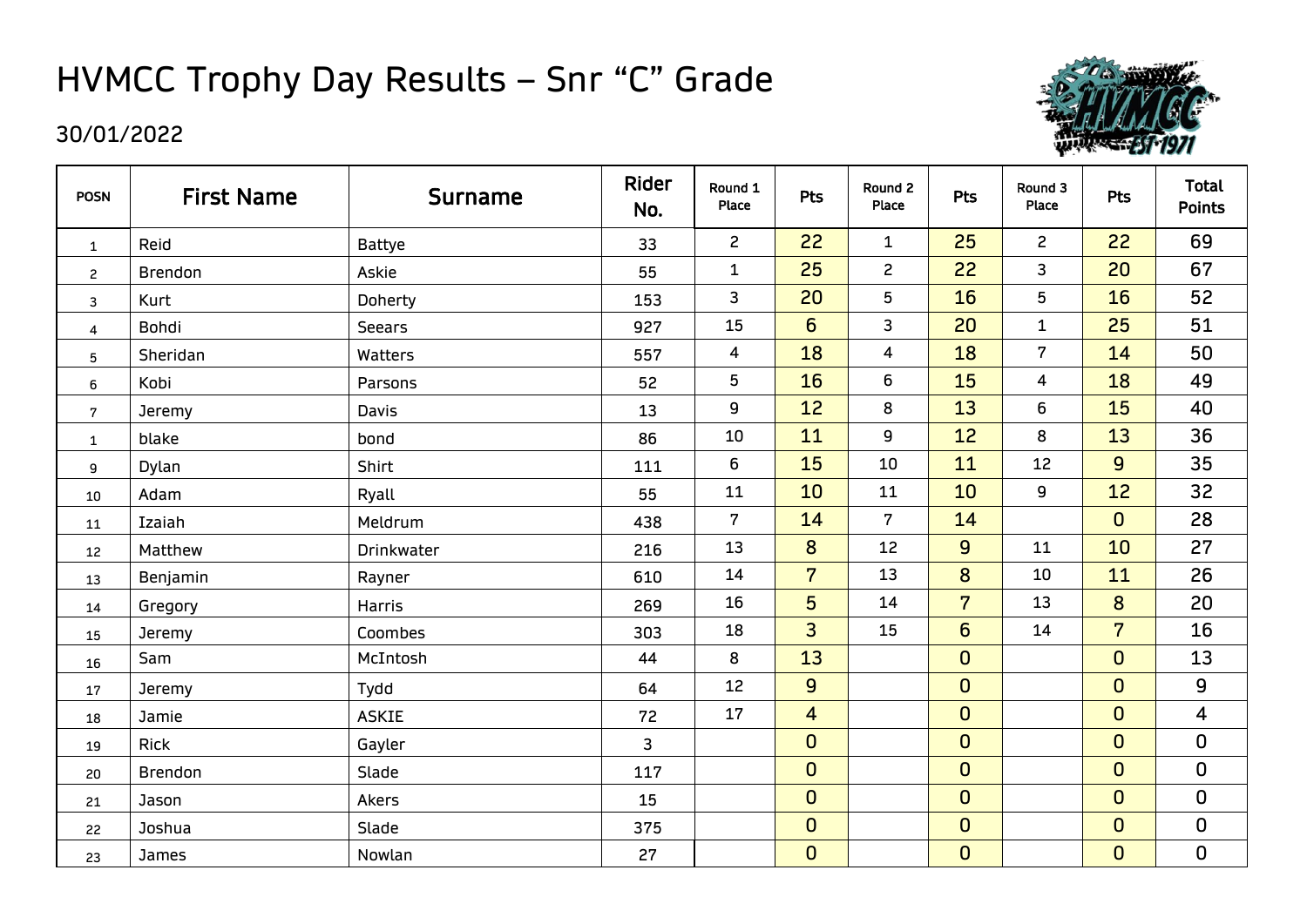# HVMCC Trophy Day Results – Snr Over 35 years Open



| <b>POSN</b>    | <b>First Name</b> | <b>Surname</b> | Rider<br>No. | Round 1<br>Place | <b>Pts</b>     | Round 2<br>Place | Pts            | Round 3<br>Place        | <b>Pts</b>   | <b>Total</b><br><b>Points</b> |
|----------------|-------------------|----------------|--------------|------------------|----------------|------------------|----------------|-------------------------|--------------|-------------------------------|
| $\mathbf{1}$   | Andrew            | Tipper         | 909          | $\mathbf{2}$     | 22             | $\mathbf{1}$     | 25             | $\mathbf{1}$            | 25           | 72                            |
| $\overline{c}$ | Andrew            | Meldrum        | 401          | 3                | 20             | $\mathbf{2}$     | 22             | $\mathbf{2}$            | 22           | 64                            |
| 3              | Joel              | Feltrin        | 318          | 5                | 16             | 4                | 18             | 3                       | 20           | 54                            |
| 4              | Peter             | Mcwhirter      | 53           | 8                | 13             | 5                | 16             | $\overline{\mathbf{4}}$ | 18           | 47                            |
| 5              | <b>Brenden</b>    | White          | 46           | $\overline{7}$   | 14             | 6                | <b>15</b>      | $7\overline{ }$         | 14           | 43                            |
| 6              | Jeremy            | Tydd           | 64           | 9                | 12             | 8                | 13             | 5 <sub>5</sub>          | 16           | 41                            |
| $\mathbf{7}$   | Grant             | Coombes        | 44           | 4                | 18             | 3                | 20             |                         | $\mathbf{0}$ | 38                            |
| 8              | Nathan            | Nevell         | 11           | 10               | 11             | 10               | 11             | 6                       | 15           | 37                            |
| 9              | Adam              | Ryall          | 55           | 11               | 10             | 9                | 12             | 8                       | 13           | 35                            |
| 10             | Jeremy            | Coombes        | 303          | 13               | 8              | 11               | 10             | 10                      | 11           | 29                            |
| 11             | Joshua            | Gorman         | 221          | 6                | 15             | $\overline{7}$   | 14             |                         | $\mathbf{0}$ | 29                            |
| 12             | Tim               | Bohannon       | 359          | $\mathbf{1}$     | 25             |                  | $\mathbf 0$    |                         | $\mathbf{0}$ | 25                            |
| 13             | Gregory           | Harris         | 269          | 12               | $\overline{9}$ |                  | $\mathbf 0$    | 9                       | 12           | 21                            |
| 14             | Ryan              | Mclauchlan     | 618          | 14               | $\overline{7}$ |                  | $\overline{0}$ |                         | $\mathbf{0}$ | $\overline{7}$                |
| 15             | Rick              | Gayler         | 3            |                  | $\mathbf 0$    |                  | $\mathbf 0$    |                         | $\mathbf{0}$ | $\mathbf 0$                   |
| 16             | Jason             | Akers          | 15           |                  | $\mathbf 0$    |                  | $\mathbf 0$    |                         | $\mathbf{0}$ | $\mathbf 0$                   |
| 17             | Luke              | Parkes         | 375          |                  | $\mathbf 0$    |                  | $\mathbf 0$    |                         | $\mathbf{0}$ | $\pmb{0}$                     |
| 18             | Joshua            | Slade          | 375          |                  | $\mathbf 0$    |                  | $\mathbf 0$    |                         | $\mathbf{0}$ | $\mathbf 0$                   |
| 19             | James             | Nowlan         | 27           |                  | $\mathbf 0$    |                  | $\mathbf 0$    |                         | $\mathbf{0}$ | $\mathbf 0$                   |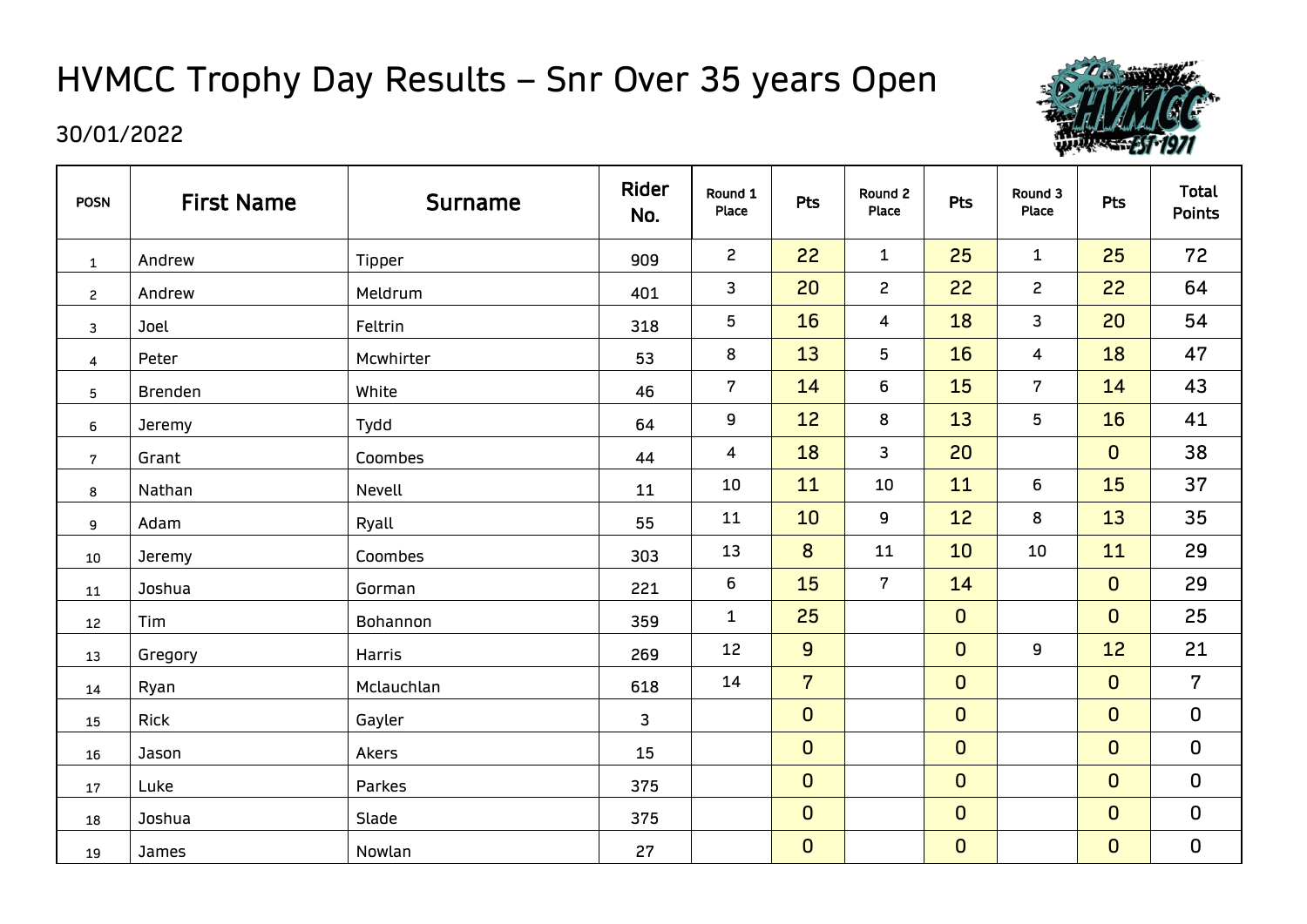# HVMCC Trophy Day Results – Snr Masters Open



#### 30/01/2022

 $\blacksquare$ 

| <b>POSN</b>     | <b>First Name</b> | <b>Surname</b> | Rider<br>No. | Round 1<br>Place        | <b>Pts</b>  | Round 2<br>Place | Pts         | Round 3<br>Place        | <b>Pts</b>  | <b>Total</b><br><b>Points</b> |
|-----------------|-------------------|----------------|--------------|-------------------------|-------------|------------------|-------------|-------------------------|-------------|-------------------------------|
| $\mathbf{1}$    | Benjamin          | Rayner         | 610          | 3                       | 20          | 3                | 20          | $\mathsf{S}$            | 22          | 62                            |
| $\overline{c}$  | Jamie             | <b>ASKIE</b>   | 72           | $\mathbf 1$             | 25          | 6                | 15          | 3                       | 20          | 60                            |
| $\mathbf{3}$    | Adam              | Cameron        | 58           | $\overline{\mathbf{4}}$ | 18          | $\overline{4}$   | 18          | $\overline{\mathbf{4}}$ | 18          | 54                            |
| 4               | Danny             | Anderson       | 20           |                         | $\mathbf 0$ | $\mathbf{1}$     | 25          | $\mathbf 1$             | 25          | 50                            |
| $5\phantom{.0}$ | Jason             | Akers          | 15           | 5                       | 16          | 5                | 16          | 5                       | 16          | 48                            |
| 6               | Michael           | <b>Burton</b>  | 46           | $\boldsymbol{6}$        | 15          | $\overline{7}$   | 14          | 6                       | 15          | 44                            |
| $\overline{7}$  | Darren            | Moore          | 196          | $\overline{2}$          | 22          | $\overline{2}$   | 22          |                         | $\mathbf 0$ | 44                            |
| 8               | Jeremy            | Russell        | 47           | $\overline{7}$          | 14          | 8                | 13          | $\overline{7}$          | 14          | 41                            |
| $\mathsf g$     | Richard           | Goodman        | 41           |                         | $\mathbf 0$ |                  | $\mathbf 0$ |                         | $\mathbf 0$ | $\mathbf 0$                   |